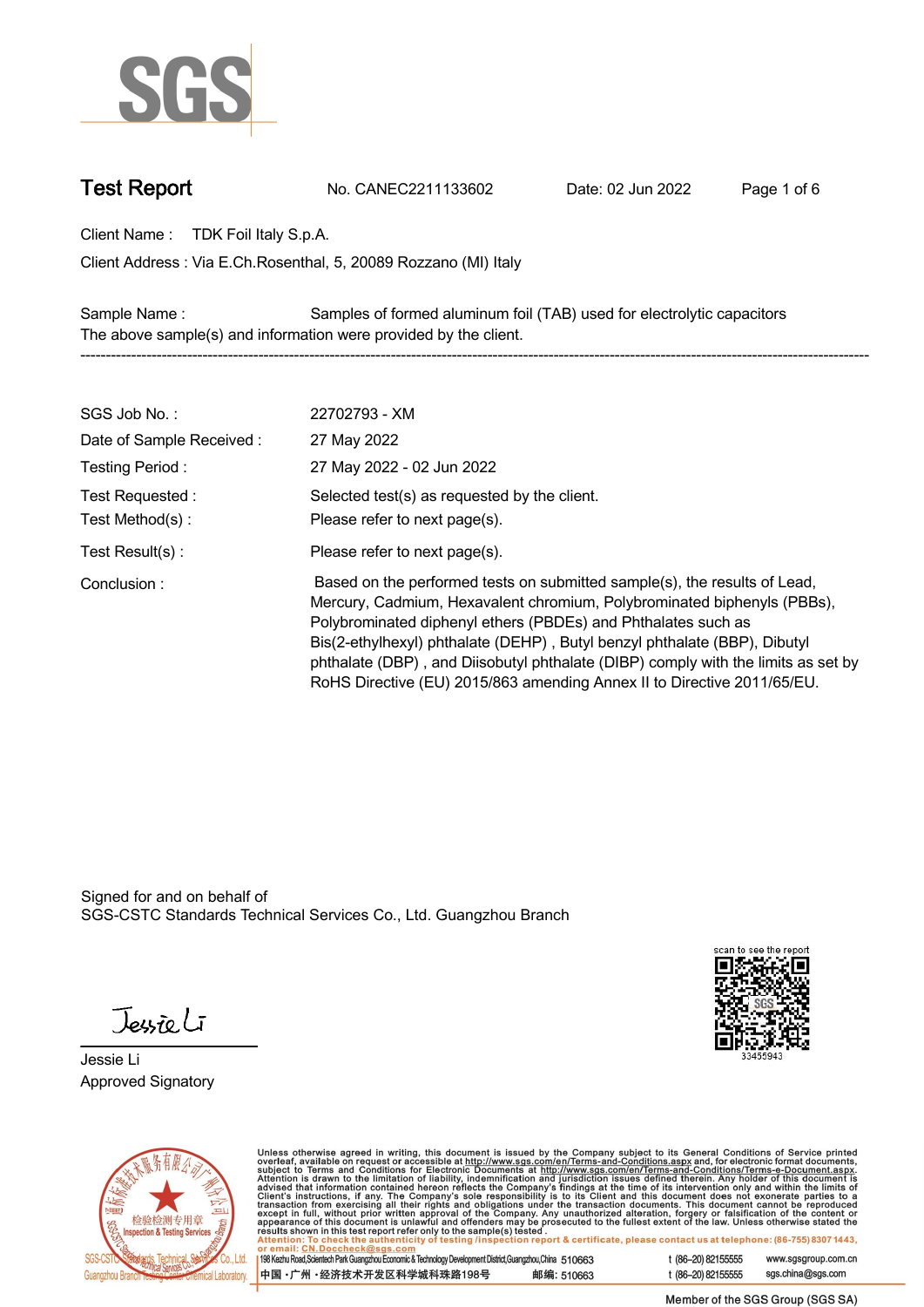

**Test Report. No. CANEC2211133602 . Date: 02 Jun 2022. Page 2 of 6.**

**Test Result(s) :.**

**Test Part Description : .**

| Specimen No.    | SGS Sample ID    | <b>Description</b> |  |
|-----------------|------------------|--------------------|--|
| SN <sub>1</sub> | CAN22-111336.002 | Silvery metal      |  |

- **Remarks :.(1) 1 mg/kg = 1 ppm = 0.0001% .**
	- **(2) MDL = Method Detection Limit .**
	- **(3) ND = Not Detected ( < MDL ) .**
	- **(4) "-" = Not Regulated .**

## **RoHS Directive (EU) 2015/863 amending Annex II to Directive 2011/65/EU.**

**Test Method :. With reference to IEC 62321-4:2013+A1:2017, IEC 62321-5:2013, IEC 62321-7-1:2015 , IEC 62321-6:2015 and IEC 62321-8:2017, analyzed by ICP-OES , UV-Vis and GC-MS . .**

| Test Item(s)                  | Limit                    | <u>Unit</u>             | <b>MDL</b>               | 002       |
|-------------------------------|--------------------------|-------------------------|--------------------------|-----------|
| Cadmium (Cd)                  | 100                      | mg/kg                   | $\overline{c}$           | <b>ND</b> |
| Lead (Pb)                     | 1,000                    | mg/kg                   | $\overline{2}$           | ND.       |
| Mercury (Hg)                  | 1,000                    | mg/kg                   | $\overline{2}$           | <b>ND</b> |
| Hexavalent Chromium (Cr(VI))v | $\overline{\phantom{a}}$ | $\mu$ g/cm <sup>2</sup> | 0.10                     | <b>ND</b> |
| Sum of PBBs                   | 1,000                    | mg/kg                   | $\overline{\phantom{a}}$ | <b>ND</b> |
| Monobromobiphenyl             |                          | mg/kg                   | 5                        | ND.       |
| Dibromobiphenyl               | -                        | mg/kg                   | 5                        | <b>ND</b> |
| Tribromobiphenyl              |                          | mg/kg                   | 5                        | <b>ND</b> |
| Tetrabromobiphenyl            |                          | mg/kg                   | 5                        | <b>ND</b> |
| Pentabromobiphenyl            | $\overline{\phantom{0}}$ | mg/kg                   | 5                        | <b>ND</b> |
| Hexabromobiphenyl             |                          | mg/kg                   | 5                        | ND.       |
| Heptabromobiphenyl            |                          | mg/kg                   | 5                        | ND.       |
| Octabromobiphenyl             | -                        | mg/kg                   | 5                        | <b>ND</b> |
| Nonabromobiphenyl             |                          | mg/kg                   | 5                        | <b>ND</b> |
| Decabromobiphenyl             |                          | mg/kg                   | 5                        | <b>ND</b> |
| Sum of PBDEs                  | 1,000                    | mg/kg                   | $\overline{\phantom{a}}$ | <b>ND</b> |
| Monobromodiphenyl ether       |                          | mg/kg                   | 5                        | ND.       |
| Dibromodiphenyl ether         |                          | mg/kg                   | 5                        | <b>ND</b> |
| Tribromodiphenyl ether        | -                        | mg/kg                   | 5                        | <b>ND</b> |
| Tetrabromodiphenyl ether      |                          | mg/kg                   | 5                        | <b>ND</b> |
| Pentabromodiphenyl ether      |                          | mg/kg                   | 5                        | <b>ND</b> |



Unless otherwise agreed in writing, this document is issued by the Company subject to its General Conditions of Service printed overleaf, available on request or accessible at http://www.sgs.com/en/Terms-and-Conditions.as

| or email: CN.Doccheck@sqs.com                                                                                |            |                    |                     |
|--------------------------------------------------------------------------------------------------------------|------------|--------------------|---------------------|
| 198 Kezhu Road, Scientech Park Guangzhou Economic & Technology Development District, Guangzhou, China 510663 |            | t (86–20) 82155555 | www.sgsgroup.com.cn |
| ┃中国 •广州 •经济技术开发区科学城科珠路198号 ↓                                                                                 | 邮编: 510663 | t (86–20) 82155555 | sgs.china@sgs.com   |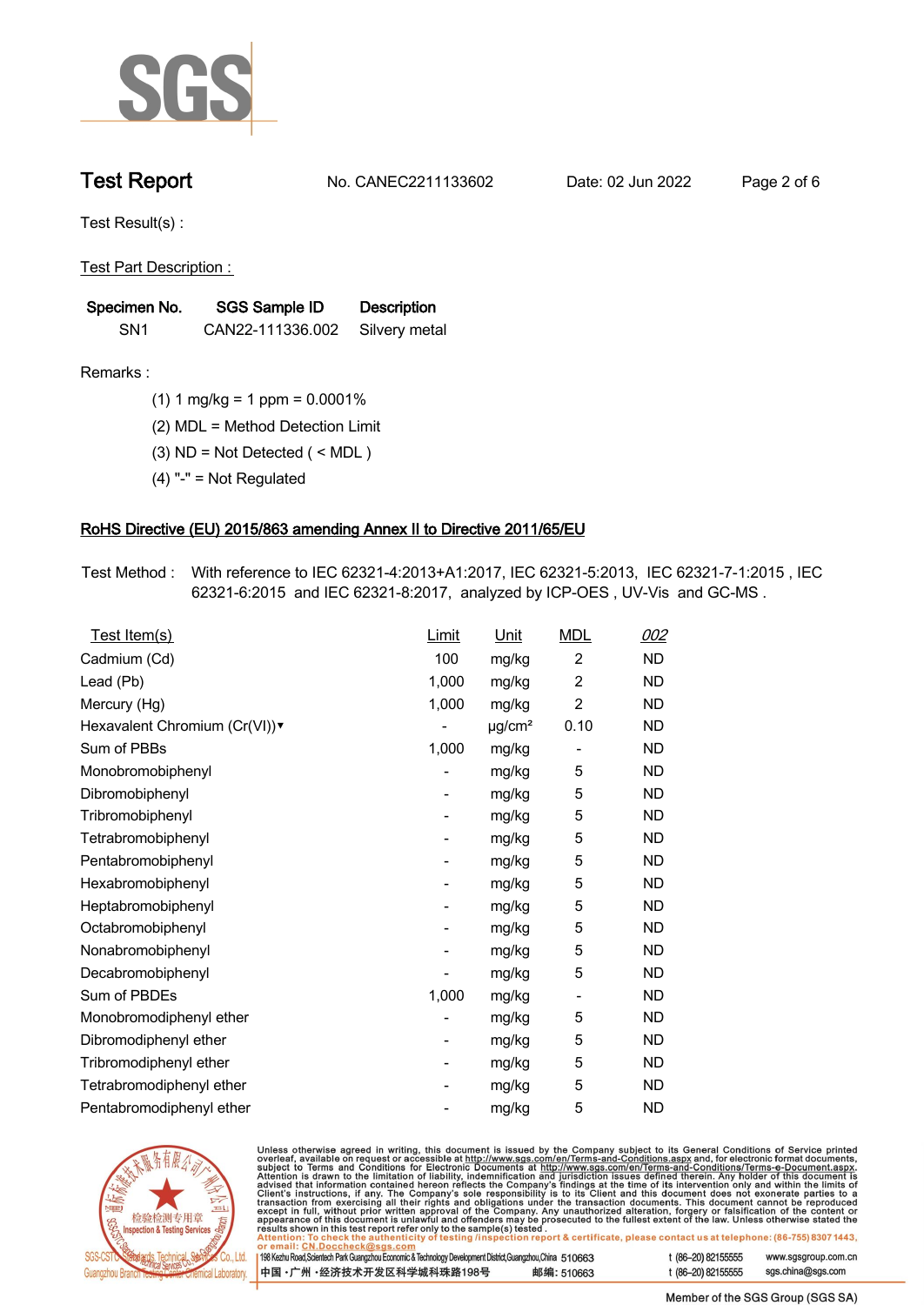

| <b>Test Report</b>                  | No. CANEC2211133602 |       |            | Date: 02 Jun 2022 | Page 3 of 6 |  |
|-------------------------------------|---------------------|-------|------------|-------------------|-------------|--|
| Test Item(s)                        | Limit               | Unit  | <b>MDL</b> | 002               |             |  |
| Hexabromodiphenyl ether             | ۰                   | mg/kg | 5          | <b>ND</b>         |             |  |
| Heptabromodiphenyl ether            | ۰                   | mg/kg | 5          | <b>ND</b>         |             |  |
| Octabromodiphenyl ether             | -                   | mg/kg | 5          | <b>ND</b>         |             |  |
| Nonabromodiphenyl ether             | Ξ.                  | mg/kg | 5          | <b>ND</b>         |             |  |
| Decabromodiphenyl ether             | -                   | mg/kg | 5          | ND                |             |  |
| Dibutyl phthalate (DBP)             | 1000                | mg/kg | 50         | <b>ND</b>         |             |  |
| Butyl benzyl phthalate (BBP)        | 1000                | mg/kg | 50         | <b>ND</b>         |             |  |
| Bis (2-ethylhexyl) phthalate (DEHP) | 1000                | mg/kg | 50         | <b>ND</b>         |             |  |
| Diisobutyl Phthalates (DIBP)        | 1000                | mg/kg | 50         | ND                |             |  |

### **Notes :.**

**(1) The maximum permissible limit is quoted from RoHS Directive (EU) 2015/863.**

**(2) IEC 62321 series is equivalent to EN 62321 series**

**https://www.cenelec.eu/dyn/www/f?p=104:30:1742232870351101::::FSP\_ORG\_ID,FSP\_LANG\_ID:12586 37,25**

- **(3) ▼= a. The sample is positive for CrVI if the CrVI concentration is greater than 0.13 μg/cm². The sample coating is considered to contain CrVI**
	- **b. The sample is negative for CrVI if CrVI is ND (concentration less than 0.10 μg/cm²). The coating is considered a non-CrVI based coating**
	- **c. The result between 0.10 μg/cm² and 0.13 μg/cm² is considered to be inconclusive unavoidable coating variations may influence the determination**

 **Information on storage conditions and production date of the tested sample is unavailable and thus Cr(VI) results represent status of the sample at the time of testing. .**

**Unless otherwise stated, the decision rule for conformity reporting is based on Binary Statement for Simple Acceptance Rule ( <sup>w</sup> =0) stated in ILAC-G8:09/2019. .**



Unless otherwise agreed in writing, this document is issued by the Company subject to its General Conditions of Service printed<br>overleaf, available on request or accessible at http://www.sgs.com/en/Terms-and-Conditions.as

| 198 Kezhu Road,Scientech Park Guangzhou Economic & Technology Development District,Guangzhou,China 510663 |            |  |
|-----------------------------------------------------------------------------------------------------------|------------|--|
| 中国 •广州 •经济技术开发区科学城科珠路198号                                                                                 | 邮编: 510663 |  |

t (86-20) 82155555 sas.china@sas.com

www.sgsgroup.com.cn

t (86-20) 82155555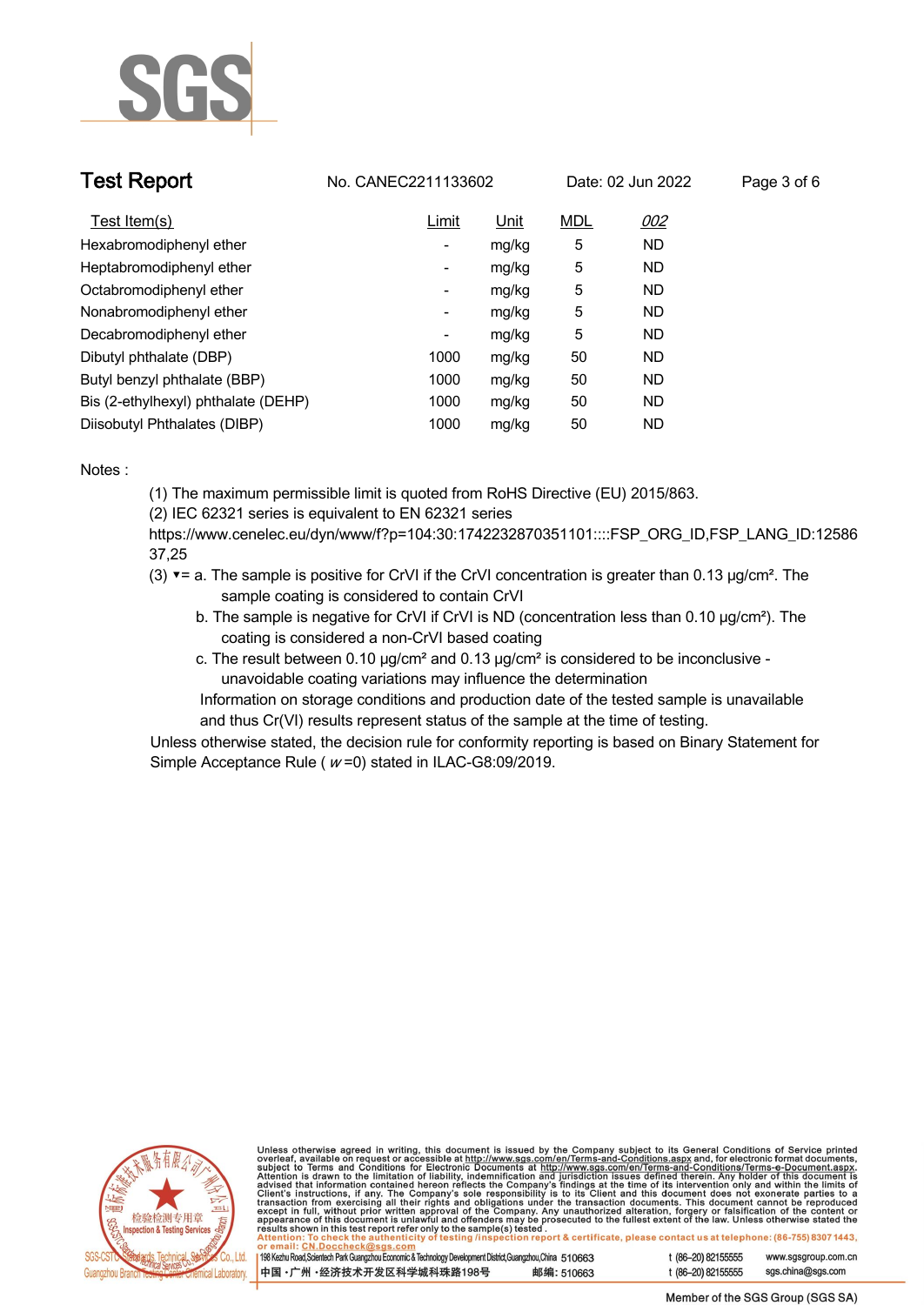

**Test Report. No. CANEC2211133602 . Date: 02 Jun 2022. Page 4 of 6.**

## **ATTACHMENTS Pb/Cd/Hg/Cr6+/PBBs/PBDEs Testing Flow Chart**

**1) These samples were dissolved totally by pre -conditioning method according to below flow chart. (Cr6+ and PBBs/PBDEs test method excluded ).**





Unless otherwise agreed in writing, this document is issued by the Company subject to its General Conditions of Service printed<br>overleaf, available on request or accessible at http://www.sgs.com/en/Terms-and-Conditions.as

| 198 Kezhu Road,Scientech Park Guangzhou Economic & Technology Development District,Guangzhou,China 510663 |            |
|-----------------------------------------------------------------------------------------------------------|------------|
| 中国 •广州 •经济技术开发区科学城科珠路198号                                                                                 | 邮编: 510663 |

t (86-20) 82155555 sas.china@sas.com

t (86-20) 82155555

www.sgsgroup.com.cn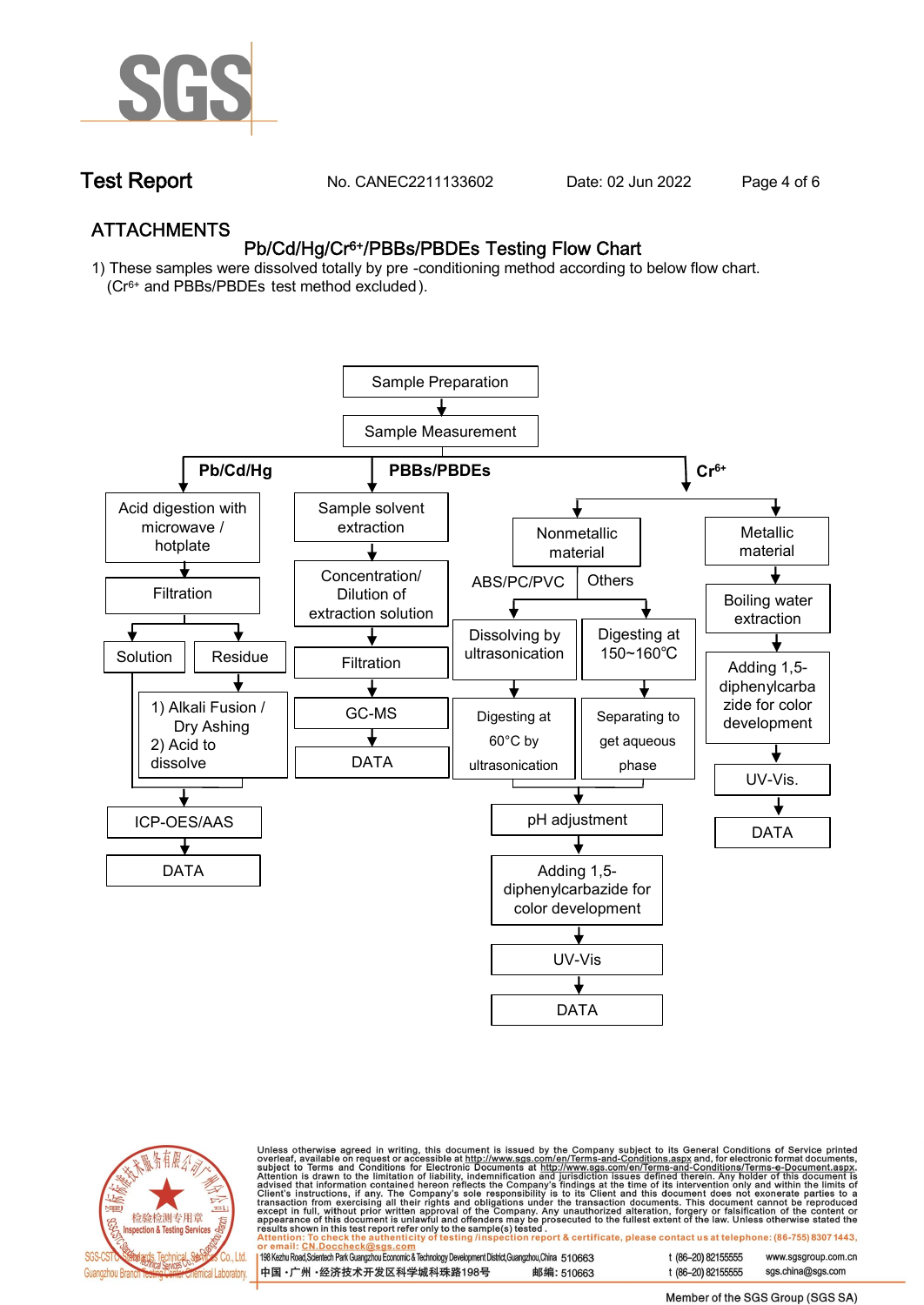

**Test Report. No. CANEC2211133602 . Date: 02 Jun 2022. Page 5 of 6.**

# **ATTACHMENTS Phthalates Testing Flow Chart**





Unless otherwise agreed in writing, this document is issued by the Company subject to its General Conditions of Service printed overleaf, available on request or accessible at http://www.sgs.com/en/Terms-and-Conditions.as

| or email: CN.Doccheck@sus.com                                                                             |            |  |
|-----------------------------------------------------------------------------------------------------------|------------|--|
| 198 Kezhu Road,Scientech Park Guangzhou Economic & Technology Development District,Guangzhou,China 510663 |            |  |
|                                                                                                           |            |  |
|                                                                                                           |            |  |
| 中国 •广州 •经济技术开发区科学城科珠路198号                                                                                 | 邮编: 510663 |  |
|                                                                                                           |            |  |

t (86-20) 82155555 www.sgsgroup.com.cn t (86-20) 82155555 sgs.china@sgs.com